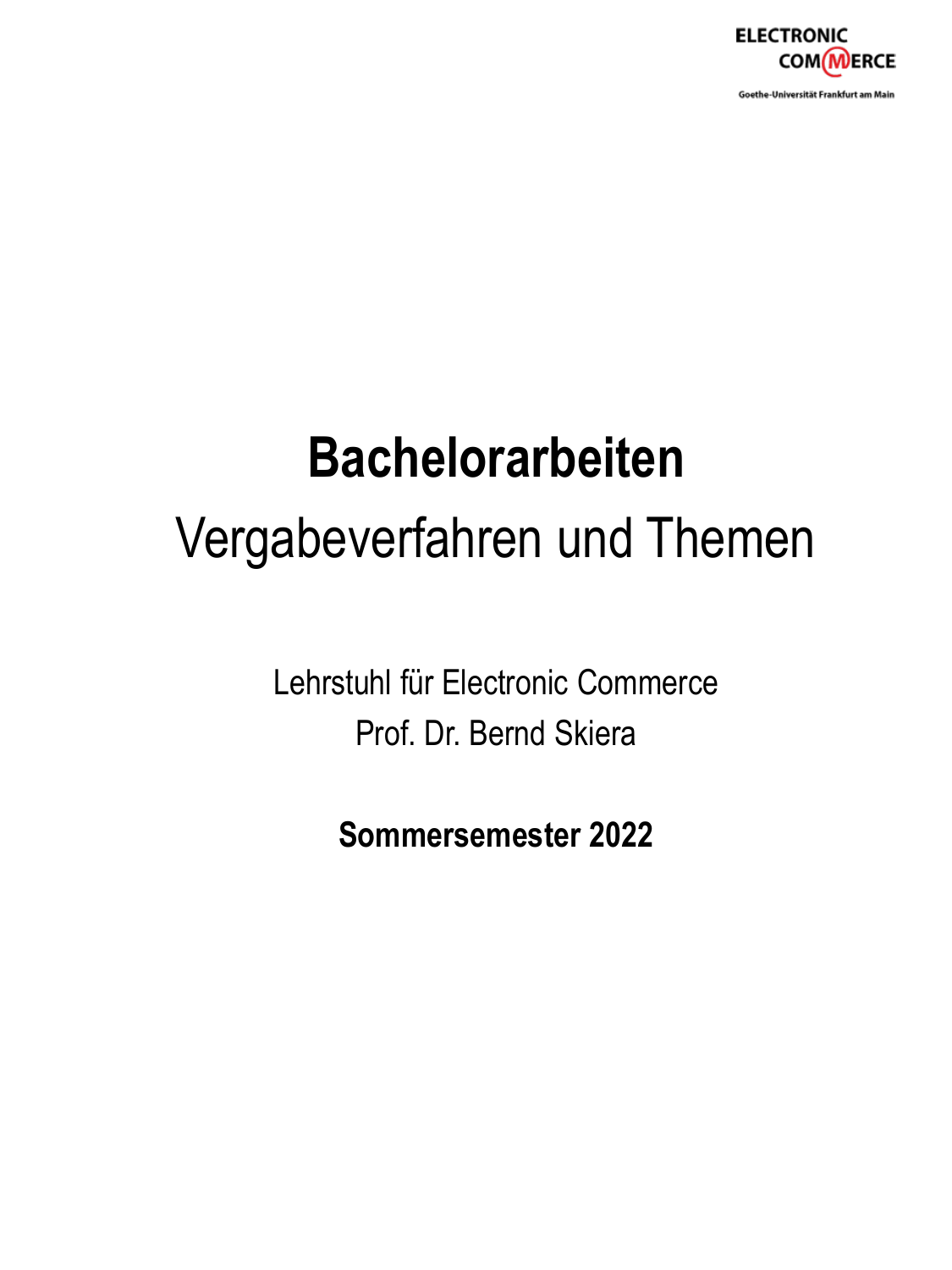## Informationen



#### **Allgemeine Hinweise**

Allgemeine Hinweise zu den Voraussetzungen zur Bearbeitung von Bachelorarbeiten finden Sie unter:

http://www.wiwi.uni[frankfurt.de/studium/studierende/pruefungsorganisation/allgemeine](http://www.wiwi.uni-frankfurt.de/studium/studierende/pruefungsorganisation/allgemeine-informationen/bachelorarbeit.html)informationen/bachelorarbeit.html

**Bitte beachten Sie: Es findet keine Vergabe von Abschlussarbeitsplätzen außerhalb des zentralen QIS-Vergabeverfahrens statt!**

#### **Fristen**

Aktuelle Fristen finden Sie unter:

http://www.wiwi.uni[frankfurt.de/studium/studierende/pruefungsorganisation/pruefungen/fristen.html](http://www.wiwi.uni-frankfurt.de/studium/studierende/pruefungsorganisation/pruefungen/fristen.html)

#### **Bearbeitungshinweise**

Hinweise zum Bearbeiten von Bachelorarbeiten sowie eine Musterdatei des Marketing Schwerpunkts finden Sie unter:

[http://www.marketing.uni-frankfurt.de/studium/anleitung-zum-wissenschaftlichen](http://www.marketing.uni-frankfurt.de/studium/anleitung-zum-wissenschaftlichen-arbeiten.html)arbeiten.html

#### **Bewertungsvorlage**

Ein erster Anhaltspunkt für die Benotung der Bachelorarbeiten ergibt sich aus folgendem Bewertungsschlüssel:

https://www.marketing.uni-

[frankfurt.de/fileadmin/user\\_upload/dateien\\_abteilungen/abt\\_marketing/Dokumente/B](https://www.marketing.uni-frankfurt.de/fileadmin/user_upload/dateien_abteilungen/abt_marketing/Dokumente/Bachelorarbeiten/Gutachten-Bachelorarbeit_Lehrstuhl_Skiera.pdf) achelorarbeiten/Gutachten-Bachelorarbeit\_Lehrstuhl\_Skiera.pdf

#### **Kontakt bei Fragen zur Vergabe der Bachelorarbeiten**

RuW 1.218

Orian Mahlow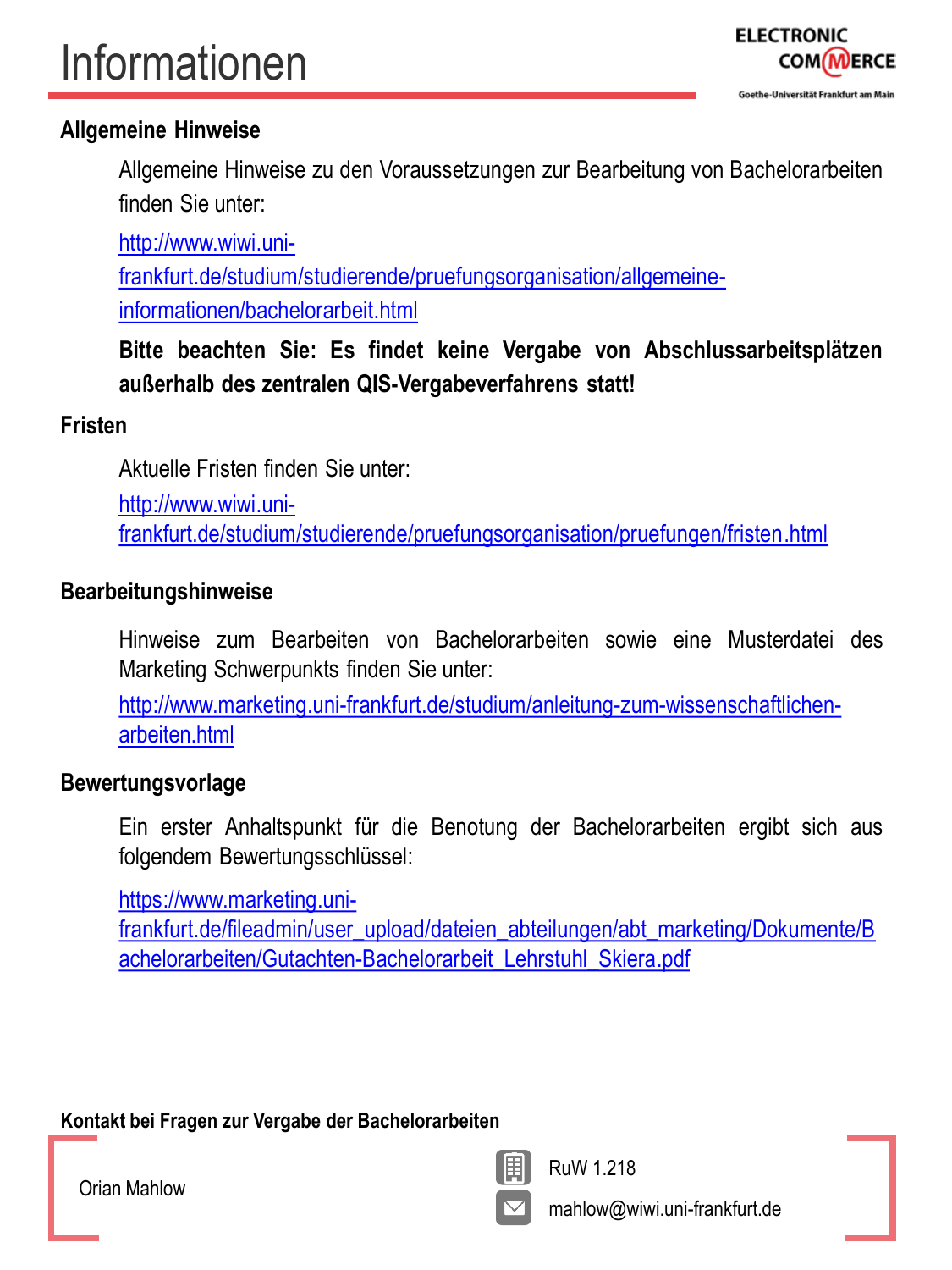#### **1. Schritt: QIS Anmeldung**

Melden Sie sich fristgerecht über das QIS-System für einen Bachelorarbeitsplatz an. Wählen Sie hier als Betreuer Prof. Dr. Bernd Skiera aus.

#### **2. Schritt: Themenvergabe**

Wenige Tage nach Anmeldeschluss erhalten wir vom Prüfungsamt die Liste aller erfolgreichen Anmeldungen. Wir werden Sie nun unter Ihrer Studenten-Email-Adresse (@stud.uni-frankfurt.de) kontaktieren um die Vergabe der Themen zu koordinieren. Per E-Mail werden wir Ihnen das genaue Vorgehen zur Vergabe der Themen detailliert erläutern. Die Details zur Vergabe der Themen finden Sie auch auf der nächsten Folie.

#### **3. Schritt: Termin mit Betreuer**

Vereinbaren Sie, zügig nachdem Ihnen Ihr Bachelorarbeitsthema mitgeteilt wurde, einen Termin mit Ihrem Betreuer.

**Kontakt bei Fragen zur Vergabe der Bachelorarbeiten**

Orian Mahlow



RuW 1.218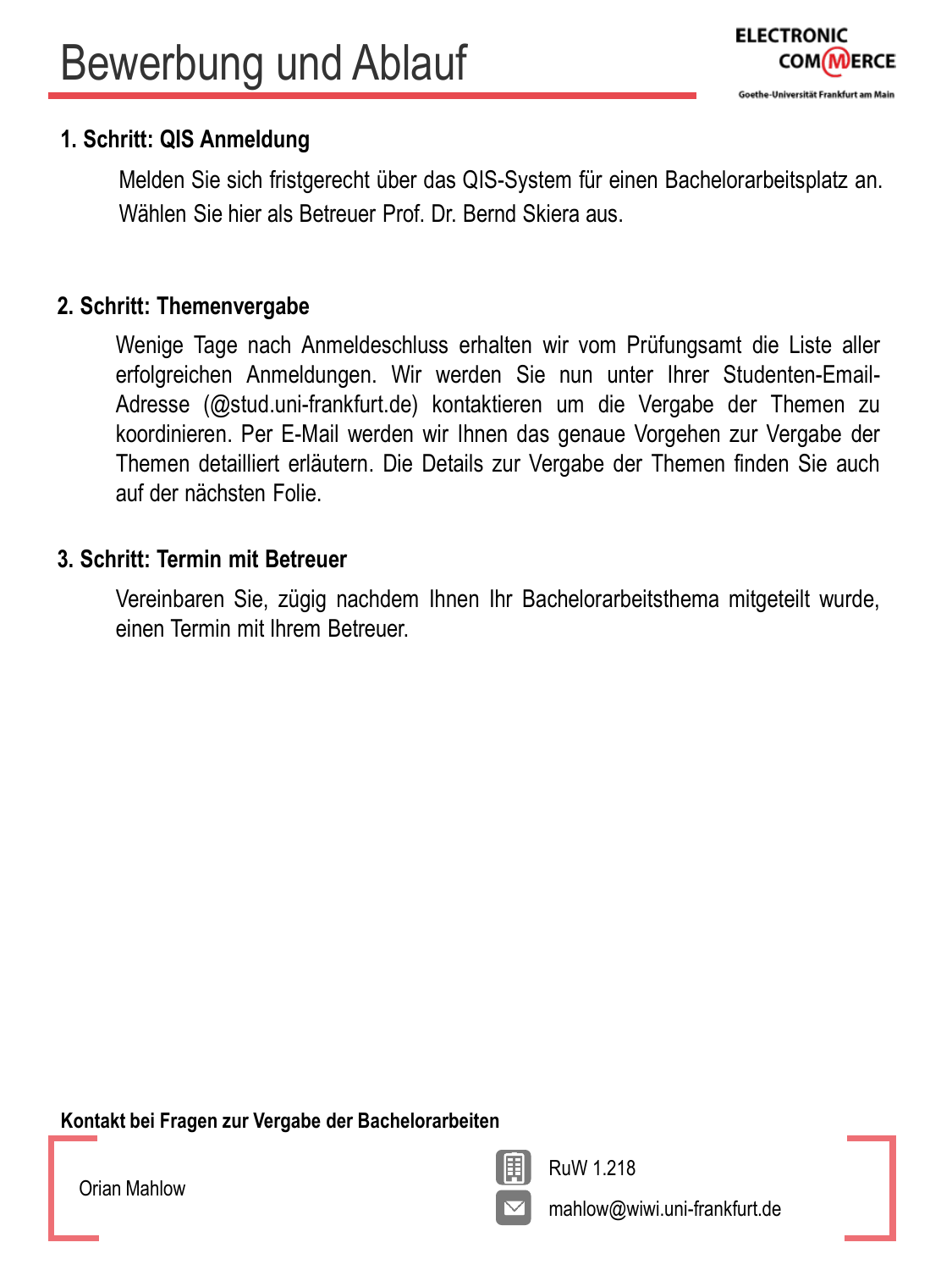### **Es gibt zwei Möglichkeiten für die Findung eines Bachelorarbeitsthemas:**

1. Sie wählen ein vom Lehrstuhl vorgeschlagenes Bachelorarbeitsthema ("Normalfall")

Bitte treffen Sie in jedem Fall (auch wenn Sie ein eigenes Thema für Ihre Bachelorarbeit vorschlagen möchten) unter den nachfolgend ausgeschriebenen Themen ein Ranking Ihrer 5 Wunschthemen. Sie bekommen von uns, sofern möglich, ein Thema gemäß Ihrer Themenpräferenzen zugeteilt.

### 2. Sie schlagen ein eigenes Thema für Ihre Bachelorarbeit vor

Wenn Sie ein eigenes Thema bearbeiten möchten, schicken Sie uns eine Datei in der Sie kurz Ihren Themenvorschlag vorstellen. Erklären Sie auf dort (1) welches Problem Sie lösen möchten, (2) warum Ihr Problem interessant ist und (3) wie Sie das Problem lösen möchten (z.B. welche Daten Sie verwenden wollen). Ein guter Grund für die Verwendung eines eigenen Themas ist beispielsweise eine empirisch ausgerichtete Arbeit, die auf Daten aufbaut, die Ihnen zur Verfügung stehen. Wir sind grundsätzlich auch bereit Bachelorarbeiten zu betreuen, welche zum Ziel haben, die im Rahmen von Datamining-Wettbewerben ausgeschriebenen Problemstellungen zu lösen (Beispiel <https://www.kaggle.com/c/avazu-ctr-prediction>).

Ihren Themenvorschlag werden wir am Lehrstuhl diskutieren. Wenn wir Ihr vorgeschlagenes Thema für geeignet halten, können Sie es bearbeiten. Sollten wir Ihr vorgeschlagenes Thema für ungeeignet halten, bearbeiten Sie das Ihnen vom Lehrstuhl zugeteilte Thema.

**Kontakt bei Fragen zur Vergabe der Bachelorarbeiten**

Orian Mahlow

RuW 1.218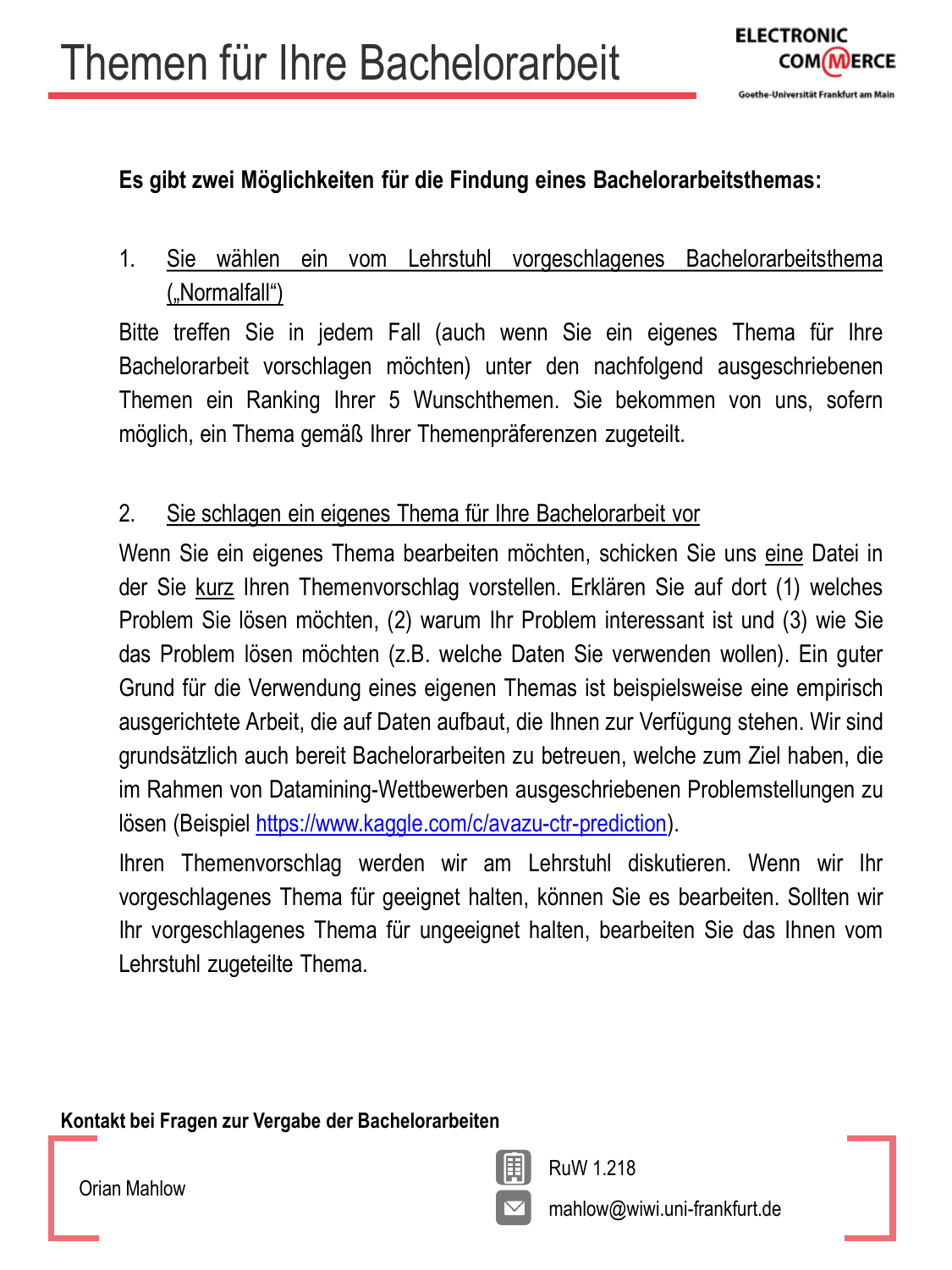

In ihrem Studium haben Sie in einer ganzen Reihe an Veranstaltungen Kenntnisse erhalten, die Ihnen das empirische Arbeiten ermöglichen.

Professor Skiera selbst unterrichtet seit vielen Jahren die Veranstaltung PMAR ("Marketing Analytics"), die eine Pflichtveranstaltung für die Wahl des Schwerpunkts Management ist. In dieser Veranstaltung haben Sie das Arbeiten mit der Software R/RStudio sowie das Anwenden von Verfahren wie der linearen und der logistischen Regressionsanalyse kennengelernt. Wir erwarten, dass Sie über derartige Kenntnisse verfügen, wobei Sie auch gerne andere Software, z.B. Python oder Stata, einsetzen können.

Ohne ein gewisses empirisches Toolkit, wird Ihnen die Bearbeitung der meisten Themen schwer fallen.

**Kontakt bei Fragen zur Vergabe der Bachelorarbeiten**

Orian Mahlow



RuW 1.218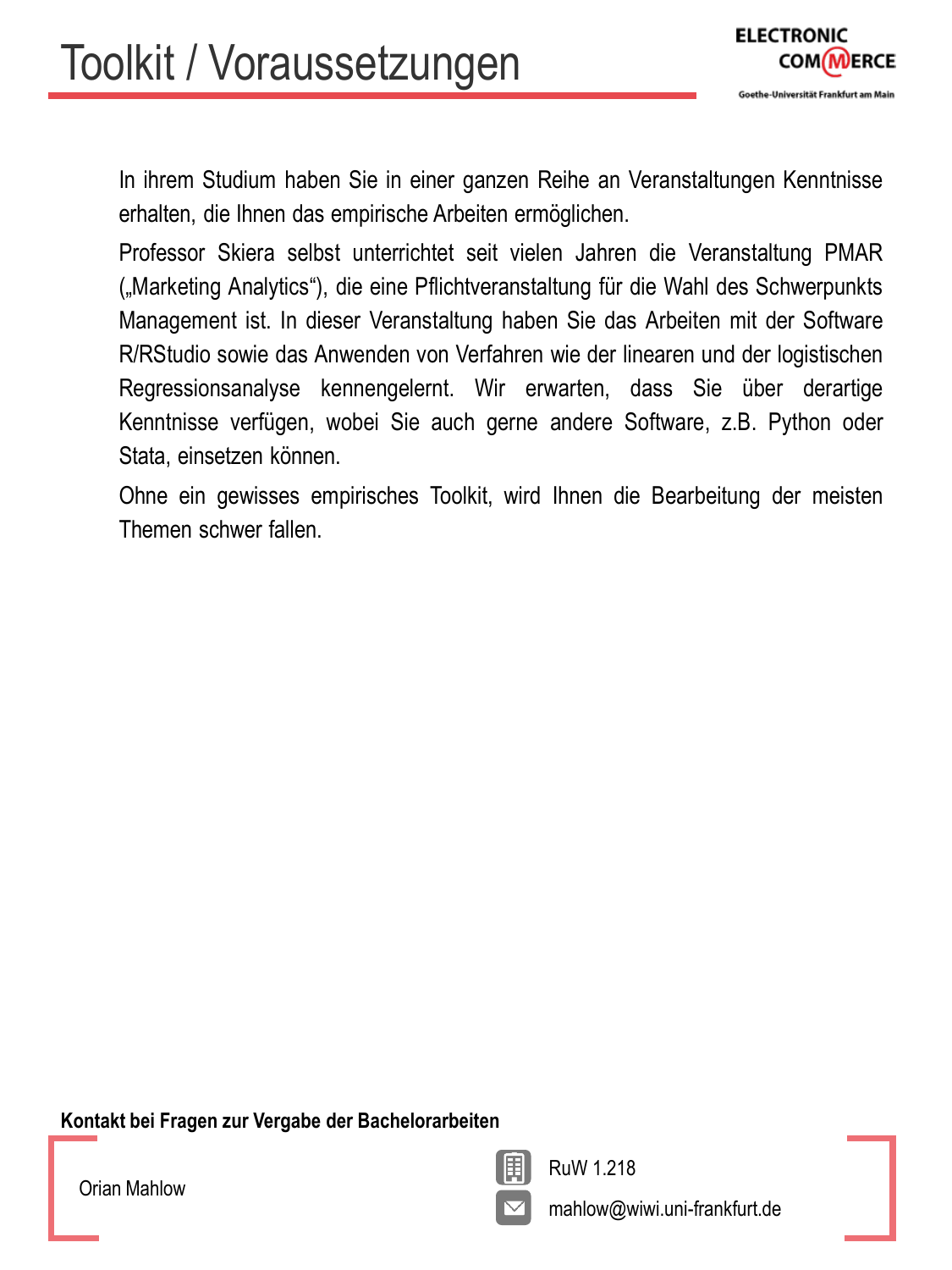

Goethe-Universität Frankfurt am Main

## **Ausgeschriebene Themen**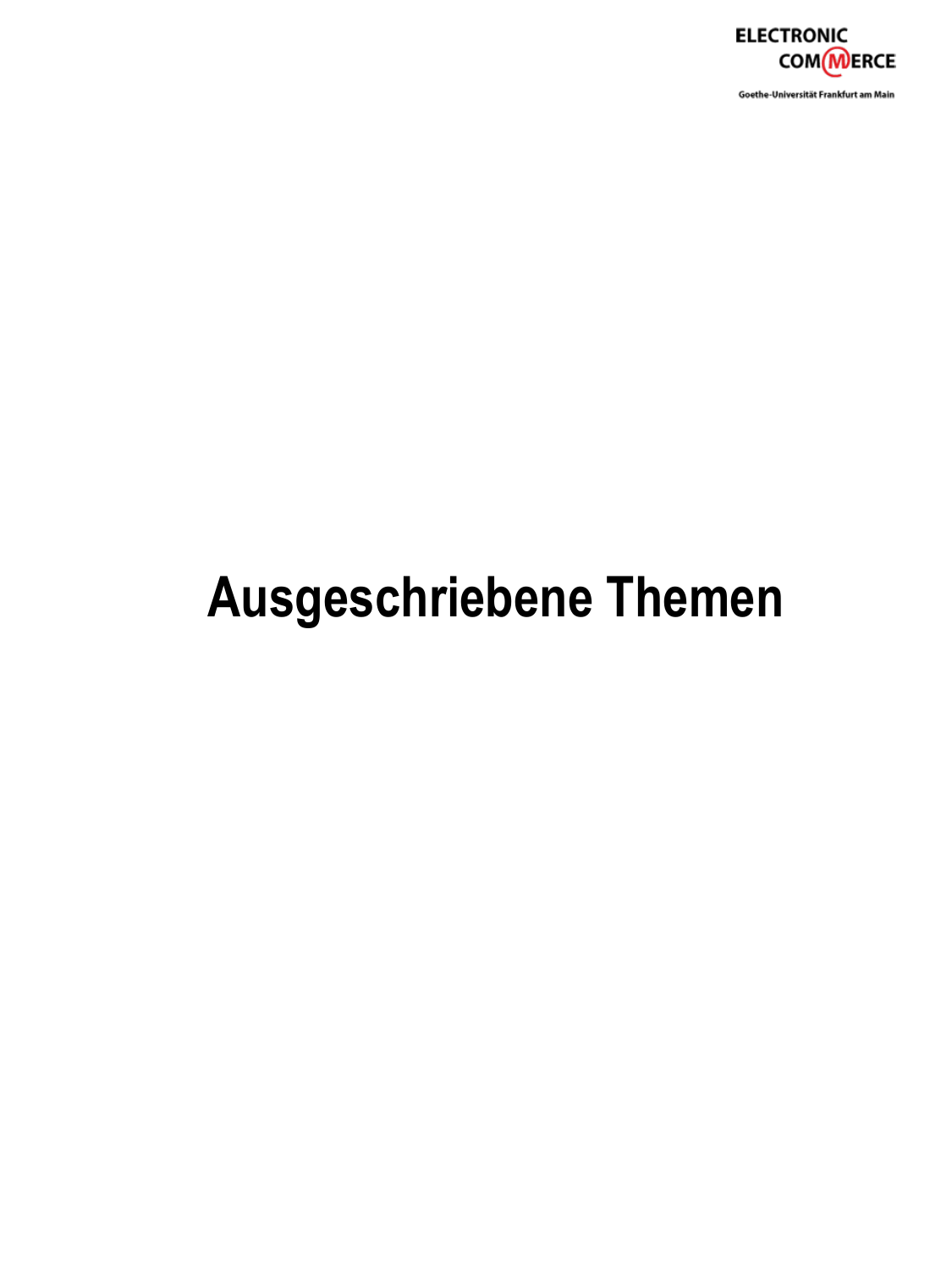

## **Measuring User Data Protection on Websites**

#### **Overview**

Tools like <https://webbkoll.dataskydd.net/de/> enable users to analyze websites with respect to their data-protecting policies, but the results from these tools are very technical and therefore hard to understand for the majority of users. As a consequence, it is very difficult for users to understand how well their data is protected on a website. Knowledge about the level of data protection on a website is important for users, for instance, when users need to make the decision if they want to share their data with a website or not by registering at the website.

Thus, there is a need for a simple and transparent way of reporting the level of user data protection on a website. The aim of the thesis is to develop such a reporting standard and apply the reporting standard to some websites, e.g., the German Top 50 websites. The vision of the thesis is to provide a better understanding to users on well websites protect their data beyond the legal requirements.

#### **Requirements**

- High interest in Topic
- High interest in Information Systems Research

#### **Language**

German / English

#### **Literature**

**Beke, F. T. / Eggers, F. / Verhoef, P. C.** (2018), "Consumer Informational Privacy: Current Knowledge and Research Directions", Foundations and Trends® in Marketing, 11 (1), 1-71.

**Maass M./ Wichmann P. / Pridöhl H. / Herrmann D.** (2017) "PrivacyScore: Improving Privacy and Security via Crowd-Sourced Benchmarks of Websites". In: Schweighofer E., Leitold H., Mitrakas A., Rannenberg K. (eds) Privacy Technologies and Policy. Springer, Cham, 178-191.

**Skiera, B./ Miller, K./ Jin, Y. / Kraft, L. / Laub, R. / Schmitt, J.** (2022), "The Impact of the GDPR on the Online Advertising Market". [www.gdpr-impact.com](http://www.gdpr-impact.com/)

**Wieringa, J. / Kannan, P. K. / Ma, X. / Reutterer, T. / Risselada, H. / Skiera, B.** (2021), "Data Analytics in a Privacy-Concerned World", Journal of Business Research, 122, 915-925.

#### **Contact**

Rene Laub/ Prof. Dr. Bernd Skiera



RuW 1.202

rlaub@wiwi.uni-frankfurt.de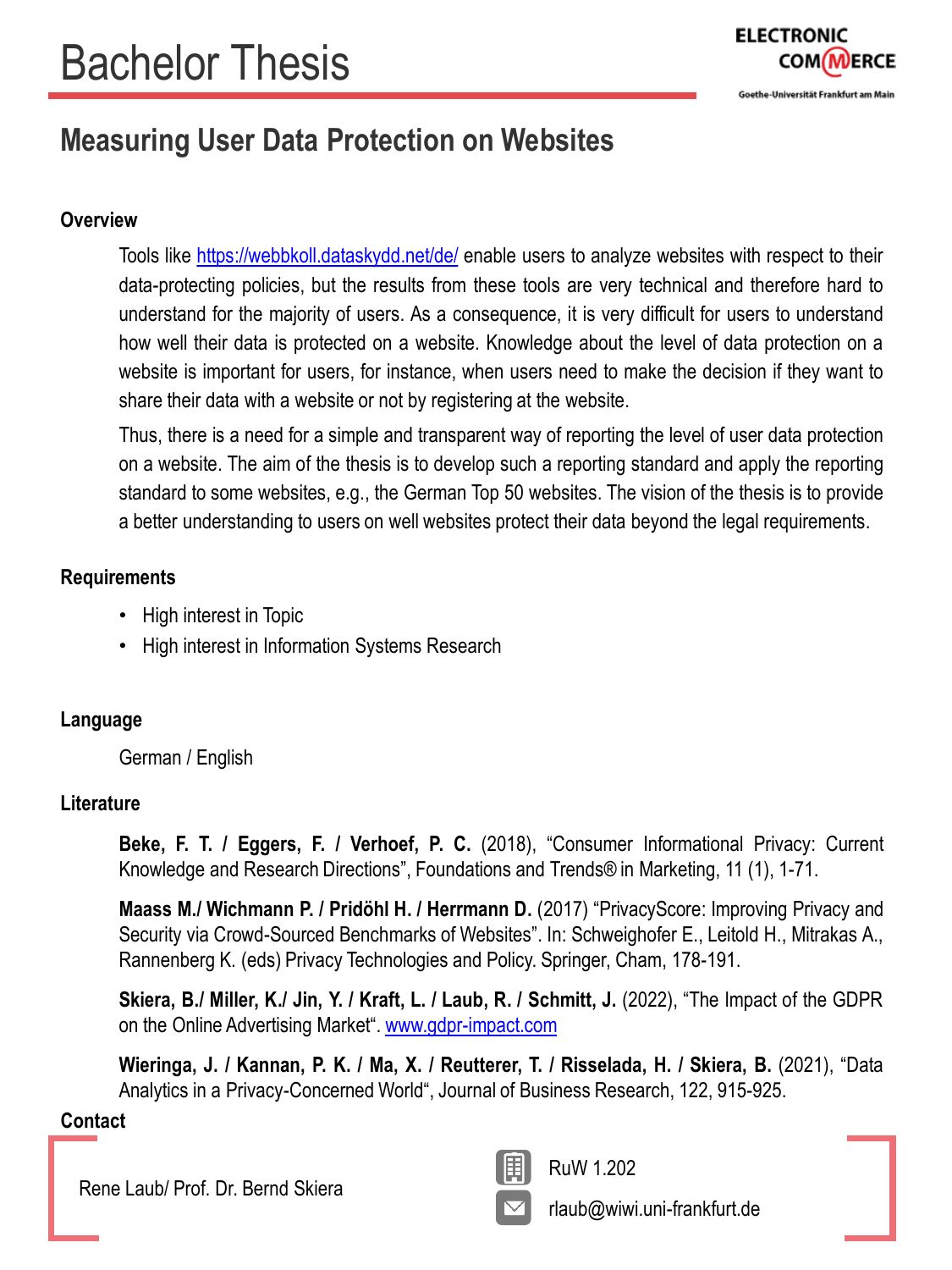## **Amazon's (Hidden) Private Label Products — An Empirical Comparison to Third-Party Private Label Products**

#### **Overview**

Amazon and third-party sellers offer private label (PL) products on the Amazon Marketplace seller-branded items such as "Amazon Basics Batteries." Besides Amazon Basics, Amazon offers other PL products without obvious affiliation to Amazon. Hence, there are three groups of PL products: those that are a) identifiable as Amazon's products, b) Amazon's PL products not identifiable as Amazon's, and c) competing third-party PL products. We will provide a rich dataset containing products from all three groups and their historical prices, sales ranks, reviews, and other data. This thesis aims to assess how the three product groups differ and how those differences matter for various stakeholders on the Amazon Marketplace. To that end, the thesis could address three points: 1) briefly summarize the literature on private label products and their strategic value for sellers, 2) empirically describe potential differences between the three product types, and 3) discuss how those differences affect consumers, Amazon, and third-party sellers.

#### **Requirements**

- Programming skills in a statistical language such as R (preferred), Python, Stata
- Basic econometric knowledge

#### **Language**

English (preferred) / German

#### **Literature**

**Porter, J.** (2021), "Amazon Basics ripped off accessories, now Amazon is coming for gadgets", The [Verge, https://www.theverge.com/22701965/amazon-fitbit-ecobee-basics-design-halo-view-smart](https://www.theverge.com/22701965/amazon-fitbit-ecobee-basics-design-halo-view-smart-thermostat-clone-ripoff-regulators)thermostat-clone-ripoff-regulators, accessed February 16<sup>th</sup>, 2022

**Yin, L.** (2021), "Introducing Amazon Brand Detector", The Markup, https://themarkup.org/amazons[advantage/2021/11/29/introducing-amazon-brand-detector, accessed February 16](https://themarkup.org/amazons-advantage/2021/11/29/introducing-amazon-brand-detector)<sup>th</sup>, 2022

**Zhu, F.** (2019), "Friends or foes? Examining Platform Owners' Entry Into Complementors' Spaces", Journal of Economics & Management Strategy, 28(1), 23-28. <https://doi.org/10.1111/jems.12303>

#### **Contact**

Lukas Jürgensmeier / Prof. Dr. Bernd Skiera



RuW 1.202

juergensmeier@wiwi.uni-frankfurt.de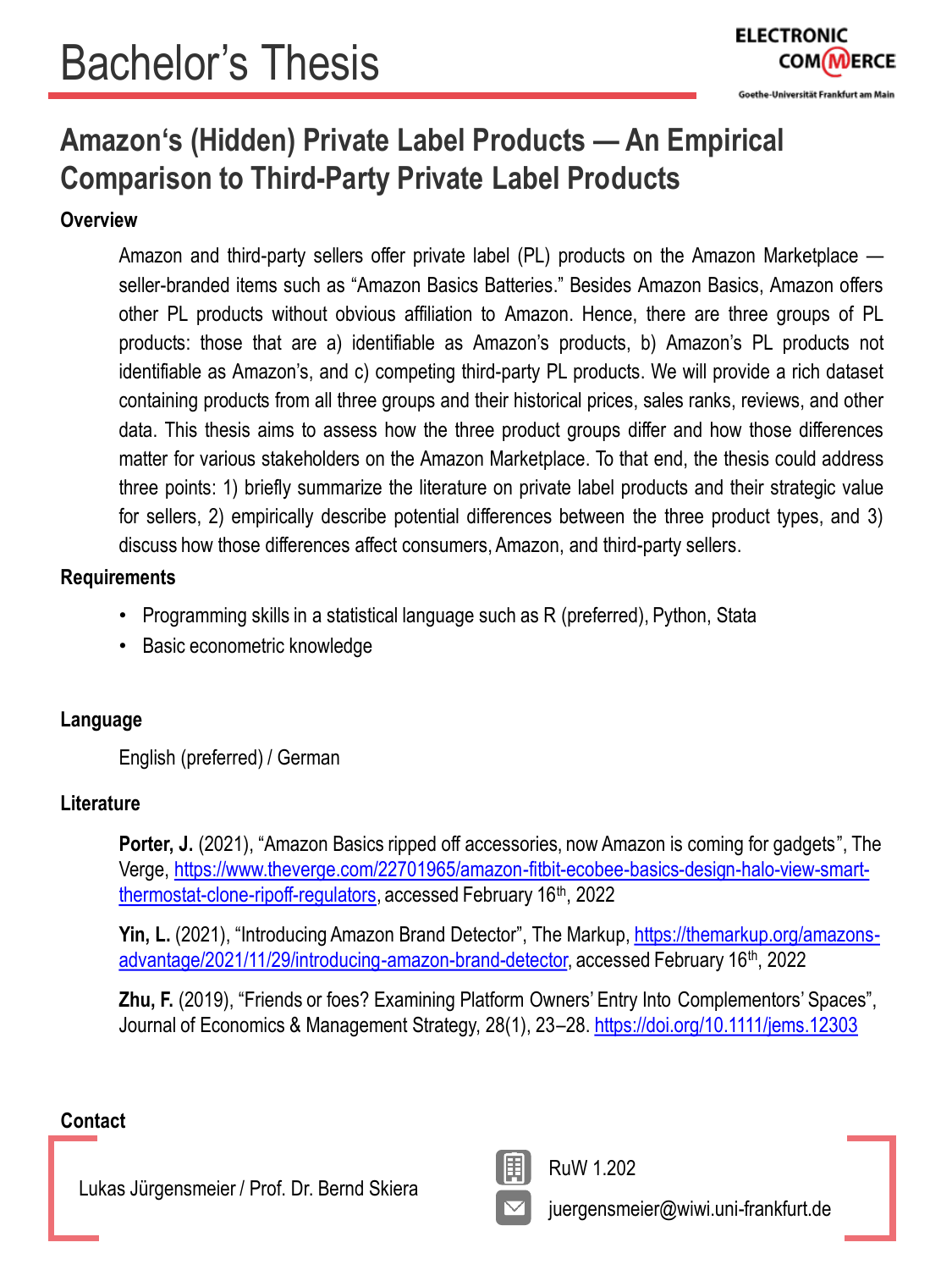## **Pick a Problem and Solve It: Developing and Publishing an R Package**

#### **Overview**

Science increasingly relies on open-source statistical software such as R. Scientists can easily share software in their specific domain through R packages. Tools such as devtools have made it comparatively easy to write your own software and distribute it as an R package.

This thesis aims to (a) pick a relevant problem in business and economics that would benefit from a collection of functions making this problem easier to solve. You then (b) write R code that solves this problem and (c) document it systematically in package documentation and vignettes. As the last step, if your package provides value to the scientific community, we encourage you to submit it to CRAN. You will write your thesis in the style of articles in "The R Journal," but we will assign considerable weight to the problem's technical solution. In that process, we encourage you to learn and apply software engineering best practices such as version control and unit tests.

#### **Requirements**

- Programming skills in R and the ambition to become an expert
- Motivation to learn R software development

#### **Language**

English

#### **Literature**

The R Journal (2021), [https://journal.r-project.org/,](https://journal.r-project.org/) accessed July 9<sup>th</sup>, 2021.

Wickham, H., Bryan, J. [\(2015\), "R Packages: Organize, Test, and Share Your Code",](https://r-pkgs.org/) https://rpkgs.org/

#### **Contact**

Lukas Jürgensmeier / Prof. Dr. Bernd Skiera



RuW 1.202

juergensmeier@wiwi.uni-frankfurt.de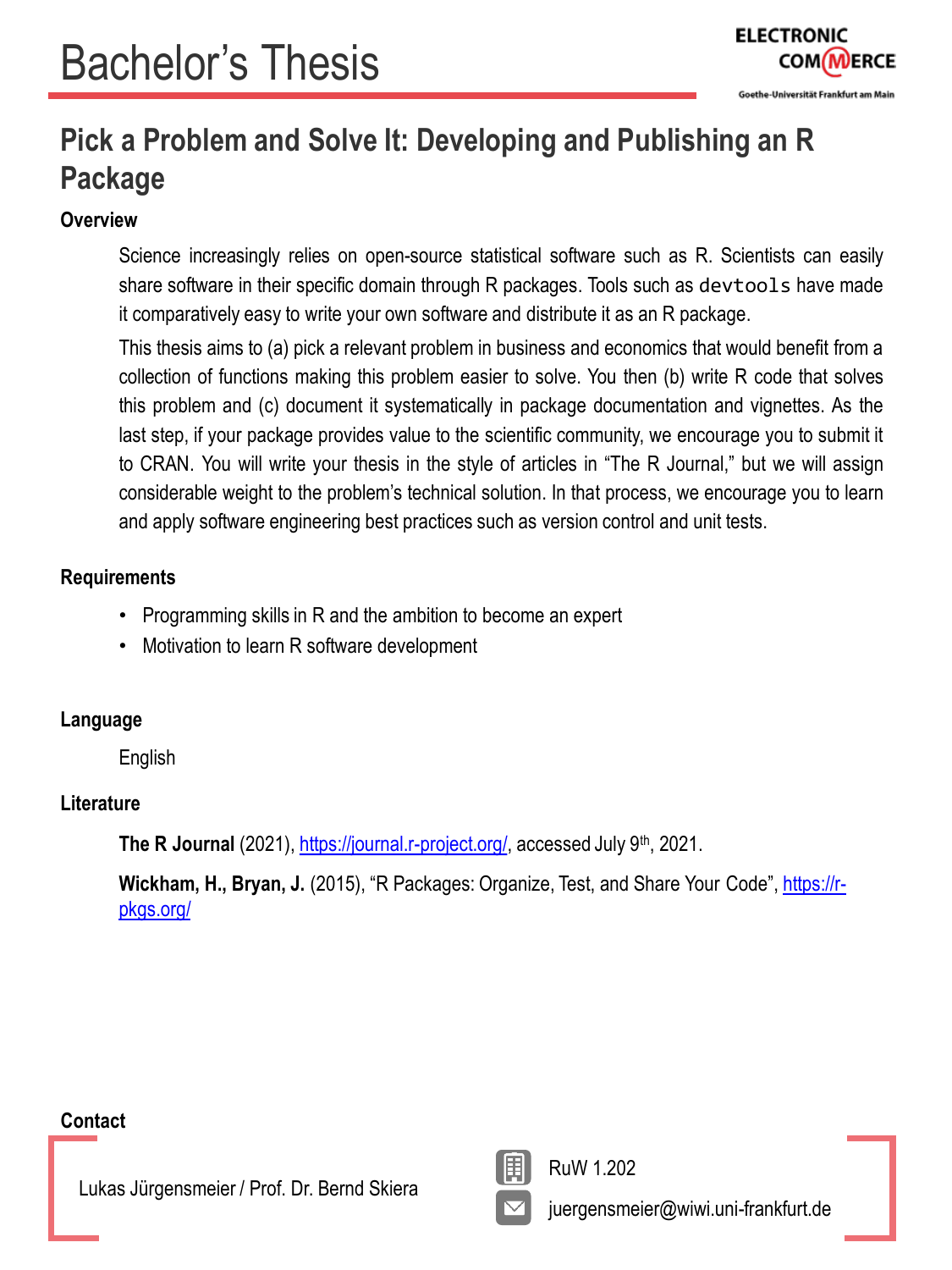

## **Current State of Knowledge – Brand Activism**

#### **Overview**

In the past, market managers traditionally avoided getting involved in any kind of political controversy. Whilst corporate social responsibility has played a key role for a long time, taking an activist stance on political topics is a rather recent phenomenon. (Korschun, 2021). At the same time, brand activism can have far-reaching impact on sales, brand perception, investors and the wider stakeholder ecosystem (Bhagwat et al. 2020, Moorman 2020, Korschun 2021).

In this thesis, a structured literature review of the current state of knowledge on brand activism shall be accomplished. More specifically, you shall synthesize the current streams of research on brand activism and report both findings from empirical studies, as well as theoretical research on the pros and cons of brand activism. Beyond that you shall identify do's and don'ts when engaging in brand activism. The goal is to create a "playbook"/"how to guide" for marketing managers that are thinking of pursuing brand activism.

#### **Requirements**

- Ability to structure and synthesize complex content
- Qualitative research skills
- Good English language skills (most literature is in English)

#### **Language**

German / English

#### **Literature**

**Bhagwat, Y., Warren, N. L. , Beck, J. T. , Watson, G. F.** 2020. "Corporate Sociopolitical Activism and Firm Value." Journal of Marketing 84 (5): 1–21. <https://doi.org/10.1177/0022242920937000>.

**Moorman, C.** 2020. "Commentary: Brand Activism in a Political World." Journal of Public Policy & Marketing 39 (4): 388-92. <https://doi.org/10.1177/0743915620945260>.

**Mukherjee, S., Althuizen, N.** . 2020. "Brand Activism: Does Courting Controversy Help or Hurt a Brand?" International Journal of Research in Marketing 37 (4): 772–88. <https://doi.org/10.1016/j.ijresmar.2020.02.008>.

**The Writing Center - UNC.** n.d. "Literature Reviews." The Writing Center • University of North Carolina at Chapel Hill (blog). <https://writingcenter.unc.edu/tips-and-tools/literature-reviews/>.

#### **Contact**

Orian Mahlow / Prof. Dr. Skiera



RuW 1.218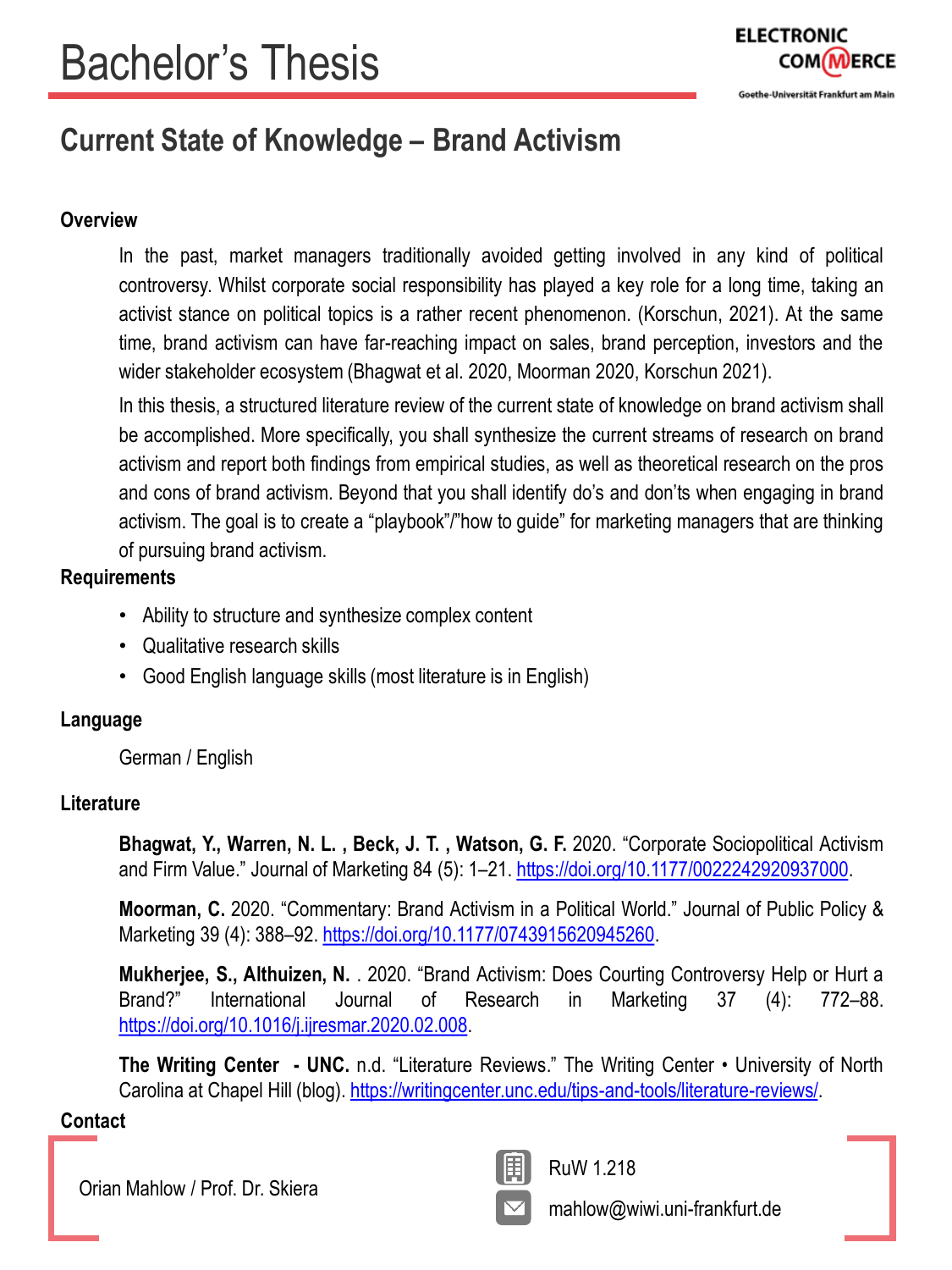

## **The Cost of an Ad-Free Digital World**

#### **Overview**

In today's digital environment, a vast share of the content and service is financed by advertising. Users see ads everywhere, for example when reading news articles online, searching the web, watching videos or using apps. Some websites already offer ad-free subscription models, but little is known about the total cost a user would need to compensate for in order to experience all digital content and service without any advertising.

The aim of the bachelor thesis is to estimate a compensation price that a user would need to pay for a completely ad-free digital experience. One way to reach this aim is to search for information about advertising revenues, identify the main components, make reasonable assumptions and break it down to an individual level. Moreover, it could be interesting to further distinguish between different user types by integrating information about demographics or different usage behavior by splitting the compensation price into components such as social media, video streaming and other browsing activities.

#### **Requirements**

- High interest in the topic
- Willingness to thoroughly search for information and sources
- Strong ability to structure a broad question and analysis

#### **Language**

German or English

#### **Literature**

**Bandt** (2020), "Revealed: The Cost of an 'Ad-Free' Internet", [https://www.bandt.com.au/revealed](https://www.bandt.com.au/revealed-the-cost-of-an-ad-free-internet/)the-cost-of-an-ad-free-internet/ (retrieved 17/02/2022).

**Statista** (2021), "Digital Advertising Report 2021. Statista Digital Market Outlook - Market Report", <https://de.statista.com/statistik/studie/id/42327/dokument/digital-advertising-report/> (retrieved 17/02/2022).

**Tåg, J.** (2009), "Paying to Remove Advertisements", Information Economics and Policy, 21(4), 245- 252.

**Vox** (2019), "The Cost of an Ad-Free Internet: \$35 more per Month", <https://www.vox.com/recode/2019/6/24/18715421/internet-free-data-ads-cost> (retrieved 17/02/2022).

#### **Contact**

Timo Müller-Tribbensee / Prof. Dr. Bernd Skiera



RuW 1.202

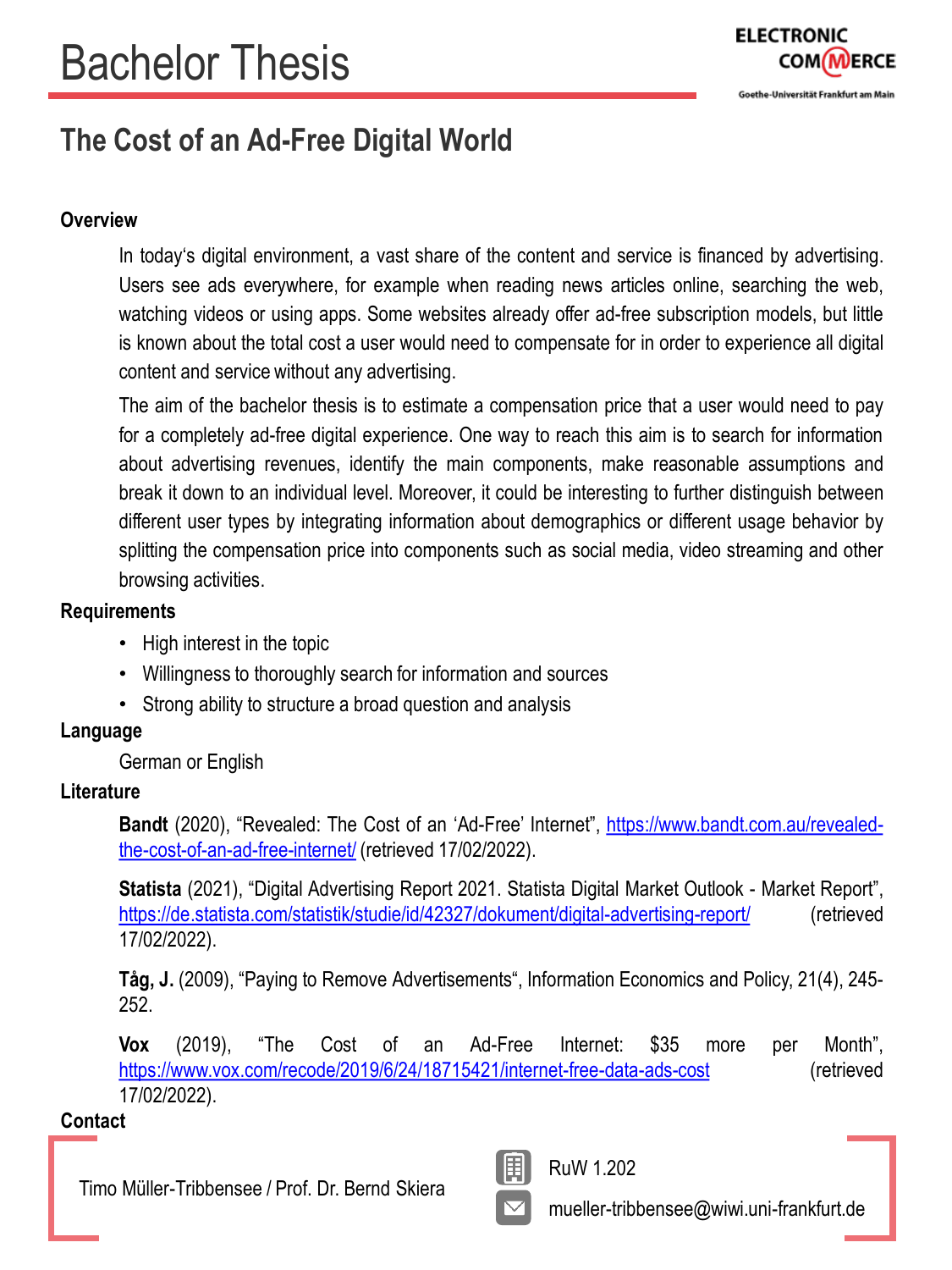## **Exploring the Market of Chrome Browser Extensions**

#### **Overview**

Millions of Chrome users worldwide use browser extensions – small pieces of software that enhance browser functionality (ChromeStats, 2021). Chrome users install browser extensions from a Chrome Web Store where developers publish such extensions. However, Google shut down paid browser extensions in February 2021 so that developers of those extensions no longer receive financial compensation for their extensions. It raises the question how developers can make money.

This thesis should describe how a market for Chrome browser extensions currently operates. The motivating questions are: Why should developers create free Chrome browser extensions for users? Did Google force Chrome users to trade their privacy for free browser extensions? A student can use [CRXcavator,](https://crxcavator.io/docs.html) [ChromeStats](https://chrome-stats.com/), or any other means for the data collection.

#### **Requirements**

- High interest in the topic
- Willingness to collect and analyse data (help with data collection will be provided)
- Experience with statistical software (preferably R or Python, STATA, Excel)

#### **Language**

English

#### **Literature**

**Krebs, B.** (2021), "Is Your Browser Extension a Botnet Backdoor?", KrebsonSecurity, <https://krebsonsecurity.com/2021/03/is-your-browser-extension-a-botnet-backdoor/>. (accessed 06/08/2021).

**Peters, J.** (2020), "Google is shutting down paid Chrome extensions", The Verge, [https://www.theverge.com/2020/9/22/21451111/google-paid-chrome-extension-monetize-shut](https://www.theverge.com/2020/9/22/21451111/google-paid-chrome-extension-monetize-shut-down-end)down-end. (accessed 06/08/2021).

**Martin, D. M., Smith, R. M., Brittain, M., Fetch, I., & Wu, H.** (2001), "The Privacy Practices of Web Browser Extensions", Communications of the ACM, 44(2), 45-50. <https://doi.org/10.1145/359205.359226>.

#### **Contact**

Karlo Lukic / Prof. Dr. Bernd Skiera



RuW 1.202

lukic@wiwi.uni-frankfurt.de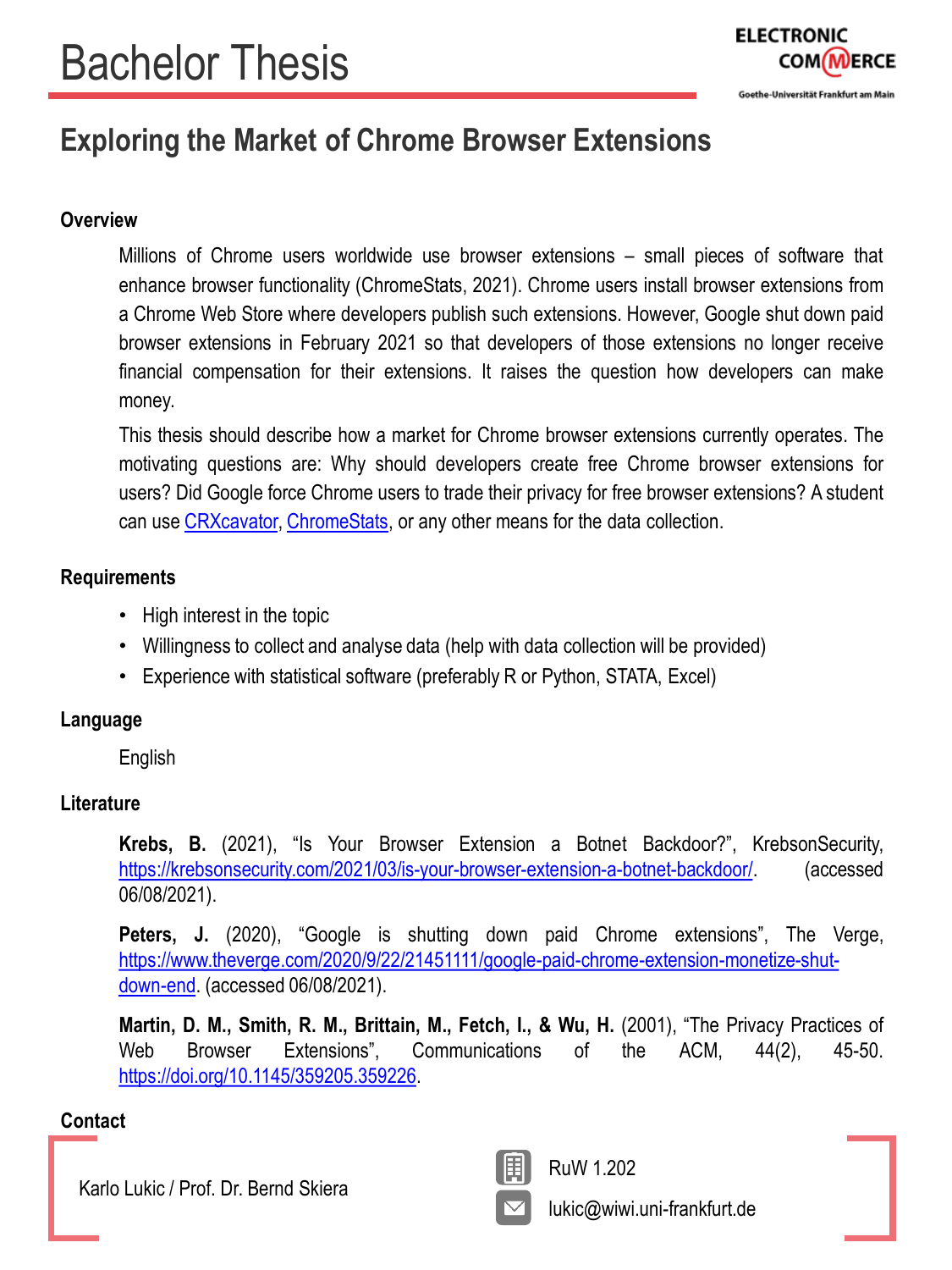## **Tracking Your Food Delivery: Trackers in Food Delivery Apps**

#### **Overview**

With the ongoing COVID-19 pandemic, food delivery apps (FDAs) like Lieferando, Uber Eats, and others are increasing in usage (eMarketer, 2021). Such mobile apps offer users the convenience of contactless food delivery and consumption. However, while the FDAs significantly benefit users during the ongoing pandemic, users often pay the hidden price of using such apps with the data that trackers in FDAs collect.

This thesis should explore what privacy implications arise for users of FDAs. Some of the motivating questions are: Can users trust that FDAs will not misuse their privacy? Which FDAs should users avoid if they are concerned about their privacy? How much data does the average FDA collects about users? A student can collect the data to answer those [questions](https://reports.exodus-privacy.eu.org/en/) using **Exodus** Privacy, Apple's Privacy [Nutrition](https://www.apple.com/privacy/labels/) Labels, or other means she deems fit for the topic..

#### **Requirements**

- High interest in the topic
- Willingness to collect and analyse data (help with data collection will be provided)
- Experience with statistical software (preferably R or Python, STATA, Excel)

#### **Language**

English

#### **Literature**

**Curry, David** (2022), "Food Delivery App Revenue and Usage Statistics (2022)", BusinessofApps, [https://www.businessofapps.com/data/food-delivery-app-market/.](https://www.businessofapps.com/data/food-delivery-app-market/) (accessed 16/02/2022).

**Kollnig, K., Binns, R., Van Kleek, M., Lyngs, U., Zhao, J., Tinsman, C., & Shadbolt, N.** (2021), "Before and After GDPR: Tracking in Mobile Apps", Internet Policy Review, 10(4). [https://policyreview.info/articles/analysis/and-after-gdpr-tracking-mobile-apps.](https://policyreview.info/articles/analysis/and-after-gdpr-tracking-mobile-apps)

**Privacy International** (2021.), "Mobile App Monetisation - Covert Trackers in Your Pocket", [www.privacyinternational.org](http://www.privacyinternational.org/), [https://www.privacyinternational.org/case-study/4404/mobile-app](https://www.privacyinternational.org/case-study/4404/mobile-app-monetisation-covert-trackers-your-pocket)monetisation-covert-trackers-your-pocket. (accessed 16/02/2022).

#### **Contact**

Karlo Lukic / Prof. Dr. Bernd Skiera



RuW 1.202

lukic@wiwi.uni-frankfurt.de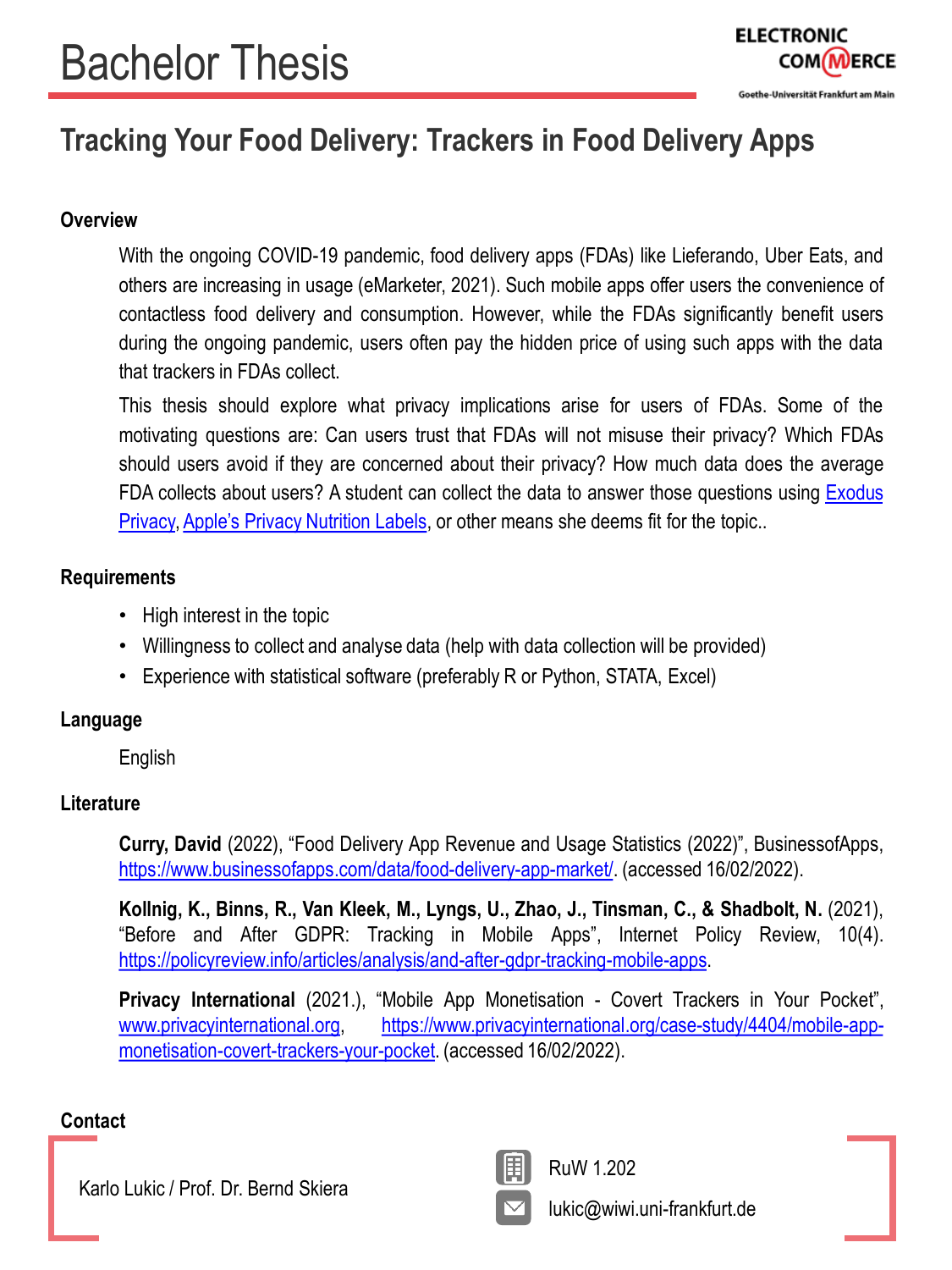

## **Analyzing the Penalties of GDPR Violations**

#### **Overview**

The General Data Protection Regulation (GDPR) is among the world's toughest privacy laws, with its upper bound of penalty up to millions of euros. Is the high penalty effective in preventing violations of the law? On the one hand, many firms have been fined an astonishing amount of money (e.g., Amazon €746 Mio, WhatsApp €225 Mio). On the other hand, 58% of firms completely ignored complaints of their unlawful behavior, betting on the low probability of getting sanctions.

What does the distribution of penalties look like? Which firms are more likely to pay penalties? How do the fines differ across countries? To answer the questions, the thesis aims to analyze the penalties of GDPR violations in more detail. The student could collect data on GDPR fines from open sources (e.g., enforcementtracker), describe the fines with statistical methods, or even develop measures to estimate the expected cost of the violation. The analysis provides firms with evidence for risk assessment and helps to understand firms' incentives for violations so that regulators can adjust penalty design accordingly.

#### **Requirements**

- High interest in the topic
- Knowledge of programming skills (Python or R)

#### **Language**

English

#### **Literature**

**Kamps, M., Runte,C.** (2021), "GDPR Enforcement Tracker Report- 2nd Edition 2021", <https://cms.law/en/deu/publication/gdpr-enforcement-tracker-report>

**Noyb** (2020), "Noyb Files 422 Formal GDPR Complaints on Nerve-wrecking "Cookie Banners"", <https://noyb.eu/en/noyb-files-422-formal-gdpr-complaints-nerve-wrecking-cookie-banners>

**Wolff,J., Atallah,N.** (2020), " Early GDPR Penalties: Analysis of Implementation and Fines Through May 2020", TPRC48: The 48th Research Conference on Communication, Information and Internet Policy, available at SSRN: [https://papers.ssrn.com/sol3/papers.cfm?abstract\\_id=3748837](https://papers.ssrn.com/sol3/papers.cfm?abstract_id=3748837)

#### **Contact**

Yuxi Jin / Prof. Dr. Bernd Skiera



y.jin@wiwi.uni--frankfurt.de